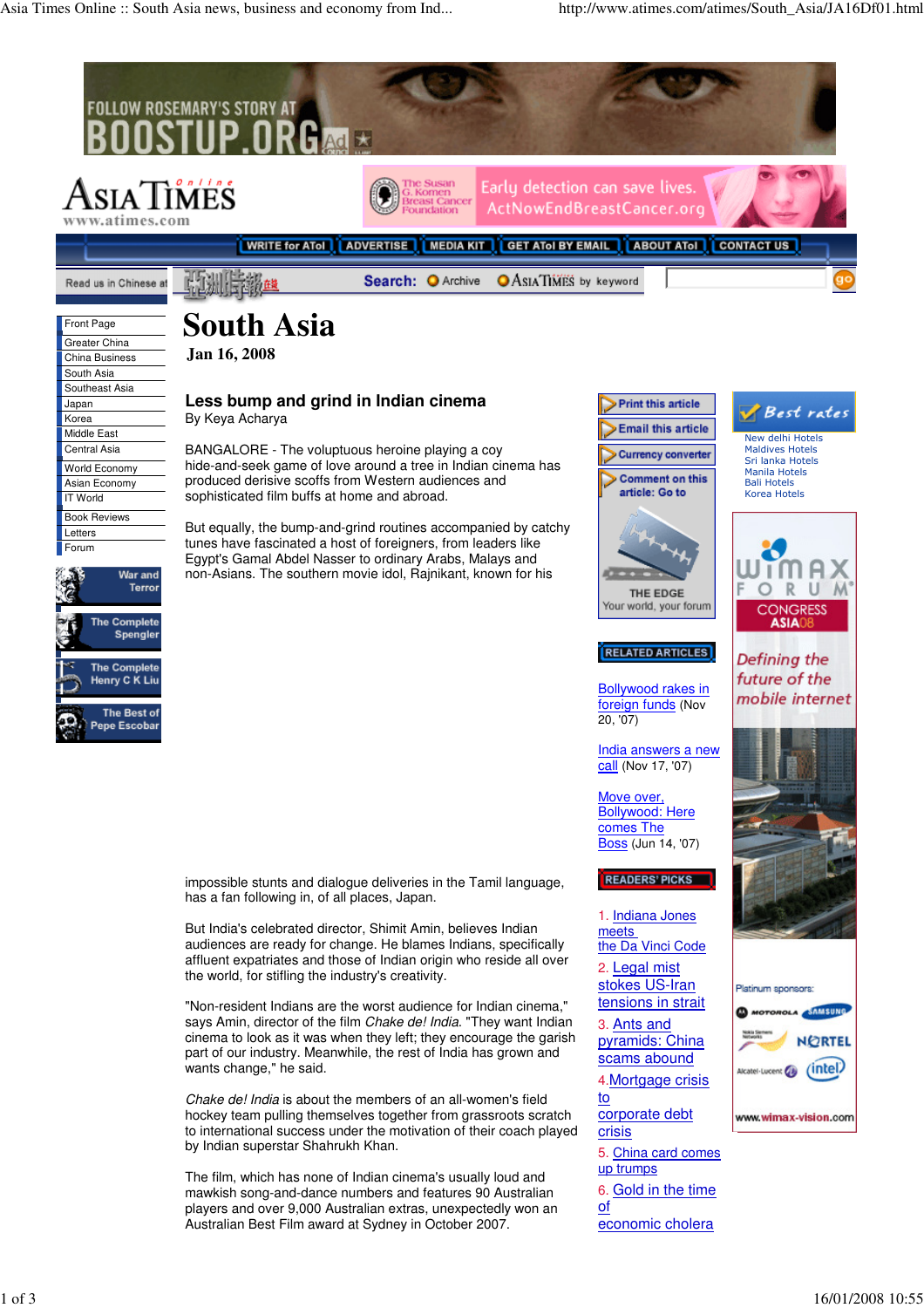International awards are unusual for Indian films because, despite being produced by the world's most prolific movie industry, they are generally not taken seriously by international film juries.

But India's new crop of film directors are "different". Young, talented, passionate and committed, resembling unsung writers instead of wealthy "filmies", money has not been their motivating force.

"I don't own a car, I don't own a house," says Anurag Kashyap, director of more banned than screened films, including the banned Black Friday, on the Mumbai terror bomb blasts of 1993. "But I own the largest personal library in the country," he says.

Indian television, on the other hand, has more money in its hands than it knows what to do with. With 463 different channels, many with collaboration from foreign television channels, India's TV industry, in its bid to compete with each other, is sometimes sensational, outrageous, flauntingly rich.

"Don't worry about the money at first," Rohit Jaisingh Vaid, chief creative officer of Contiloe Pictures which produces popular national television serials, told an audience of media students from the Bangalore-based Convergence Institute of Media, Management and Information Technology (COMMIT).

"It will come in truckloads in time; you won't know how to spend it. We have, you won't believe it, over 300,000 vacancies in the television industry today, and we're able to fill just 30,000 of these currently," Vaid told Inter Press Service (IPS).

But while Indian TV seems to compete within itself by sensationalism, Indian cinema is curiously turning closer to reality. "People living their lives and making movies on them is now a part of Indian cinema," says Amin. "There is a sizeable segment of Indian society that is snobbish about the garishness of Indian cinema, but will go to see a good movie if we can give it to them."

Anurag Kashyap's films seem to get banned for dealing honestly with sensitive current issues in India, driving India's Censor Board into nervous tizzies and the young director into debt. "I have almost cleared my debts," Kashyap told IPS. "I write scripts for regular movies and charge a 'packet' for them," he grins.

Kashyap, a zoology graduate whose latest film Hanuman Returns is an intelligent animated feature on the Hindu mythical monkey god which also deals with global warming, told IPS that Indian cinema has "absolutely no idea" about environmental awareness.

But nevertheless, Kashyap, like Amin, believes that realistic and well-made Indian cinema holds great potential. "We're moving into a golden period," he says. "There is now a space in India for art-house theaters to come up. These need to be tax-free with government incentives for encouraging audiences."

"We are gods in waiting," Rohit Vaid told the COMMIT students in Bangalore. "Just step out with that belief and it will work." Amin though, had a parting shot: "If you think you can become a superstar, it's terrifically impossible."

Meanwhile, it's debatable whether Egyptian, Arab and Asian audiences will take to the new incarnation of Indian cinema.

(Inter Press Service)

7. Taiwan, and president, take a drubbing

8. Bin Laden turns heat on Saudi Arabia

9. Iraq's Sunnis reclaim lost ground

10. China's yuan climbs with trade surplus

(24 hours to 11:59 pm ET, Jan 14, 2008)

**Benazir Bhutto** Breaking News: Former Prime Minister Bhutto assassinated! www.RealTruth.org

## **Salman Rushdie Books**

Buy Salman Rushdie Books online At India's finest bookstore. Books.Indiaplaza.in

## देश विदेश की खबरेंआपकी भाषा में

मूवी, खेल, स्टॉक & **More** Josh18.Com

**New south asia**

New South Asia Deals Read Reviews and Compare Prices! www.TripAdvisor.com

## oundacion **CityKids' helps**

The CleyKids

young people positively impact their lives, their communities and the world.



To learn more or get involved, check out www.citykids.com.

CityKids uses the arts to engage and train young people to create positive and powerful solutions to issues impacting their lives. Young people learn to improve their own educational status, become agents for social change, take action in community projects, and carry positive messages to their peers. And they have a great time doing it.

The CityKids oundacion